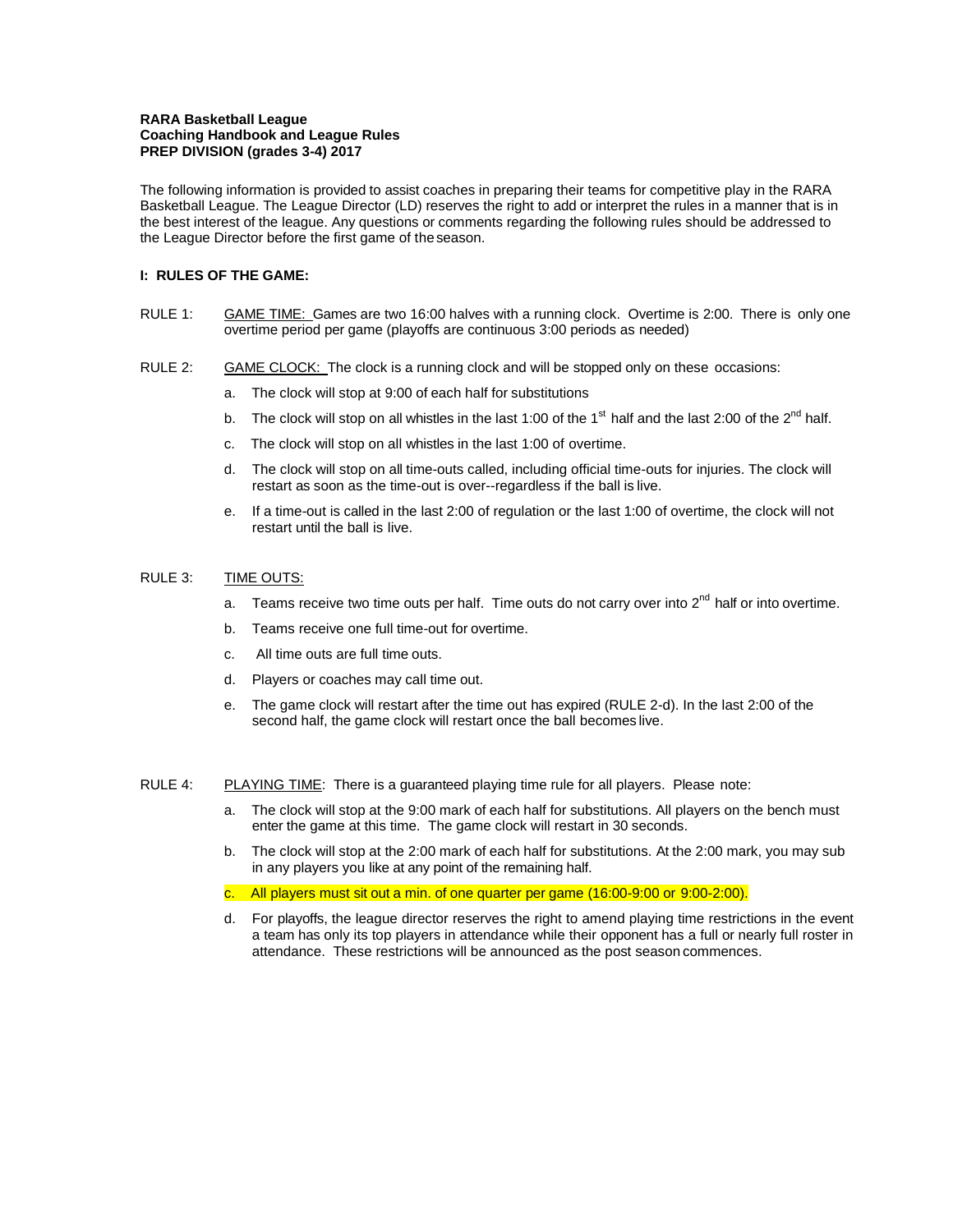## RULE 4A: PLAYING WITH SIX PLAYERS:

In the event a team has only six players, please follow this substitution pattern. It will fulfill the league's playing time requirements. NOTE: Player F may re-enter the game in the last 30 seconds of the game but must do so on a dead ball whistle.

| $1st$ : START           | 9:00            | 2:00            |
|-------------------------|-----------------|-----------------|
| Player A*               | <b>Player B</b> | <b>Player C</b> |
| 2 <sup>nd</sup> : START | 9:00            | 2:00            |
| <b>Player D</b>         | <b>Player E</b> | <b>Player F</b> |

## RULE 5: SUBSTITUTIONS:

- To enter the game, players must check in at the table and be waved in by a referee. Players must be at the table before a whistle stops play. Teams with players entering the game from the bench will be charged a two point technical foul.
- b. Unless an injury occurs, you cannot sub a player out before the mandatory substitution times. All players on the bench must enter the game at 9:00. At the 2:00 mark teams can freely sub in players at any point for the remaining half.

## RULE 6: INJURIES:

- a. If a player is injured to the extent that a coach must come onto the court, that player must be removed from the game and sit the remainder of the seven minute quarter. It will count as a quarter played for the injured player if he played more than 3:30. He may return after the quarter if he is eligible.
- b. If a player enters the game as an injury substitution, and plays more than 3:30 in that quarter, it will be considered a quarter played for the substitute player. It will not be considered a quarter played for the player who was injured.
- c. If a player is injured twice in one half, to the extent where the coach or parent needs to come onto the floor, that player must sit out the remainder of the game.
- d. The LD reserves the right to allow injured players to re-enter the game before the mandatory substitution period in cases of mild injury or illness.
- e. Any player sustaining a head injury of any serious nature will not be allowed to return to the game and may need medical clearance before that player returns for future games.

#### RULE 7: OVERTIME: Rules for overtime are different for regular season and post-season.

- a. Format: During the regular season, overtime is a 2:00 period where the clock will stop on all whistles in the last 1:00 of play. Each team has one full time-out for overtime. Coaches may play any eligible players they choose during this overtime. Coaches may substitute players at any time. There will only be one overtime period per regular season game.
- b. In the post season, overtime periods are 3:00. Coaches receive one, full time out per overtime period. Time outs do not carry over into additional overtimes.
- c. In the post season, there is no subbing in overtime unless a player fouls out, is injured or additional overtimes are required.
- d. In the post season, if additional overtime periods are required, all eligible players on the bench must enter the game at the start of each 3:00 overtime period.
- RULE 8: FOULS: Players foul out on their 5<sup>th</sup> foul. If a player fouls out, he must be replaced by a player who was drafted one spot before or after him. If there are no such players available, the next lowest draft pick may replace him.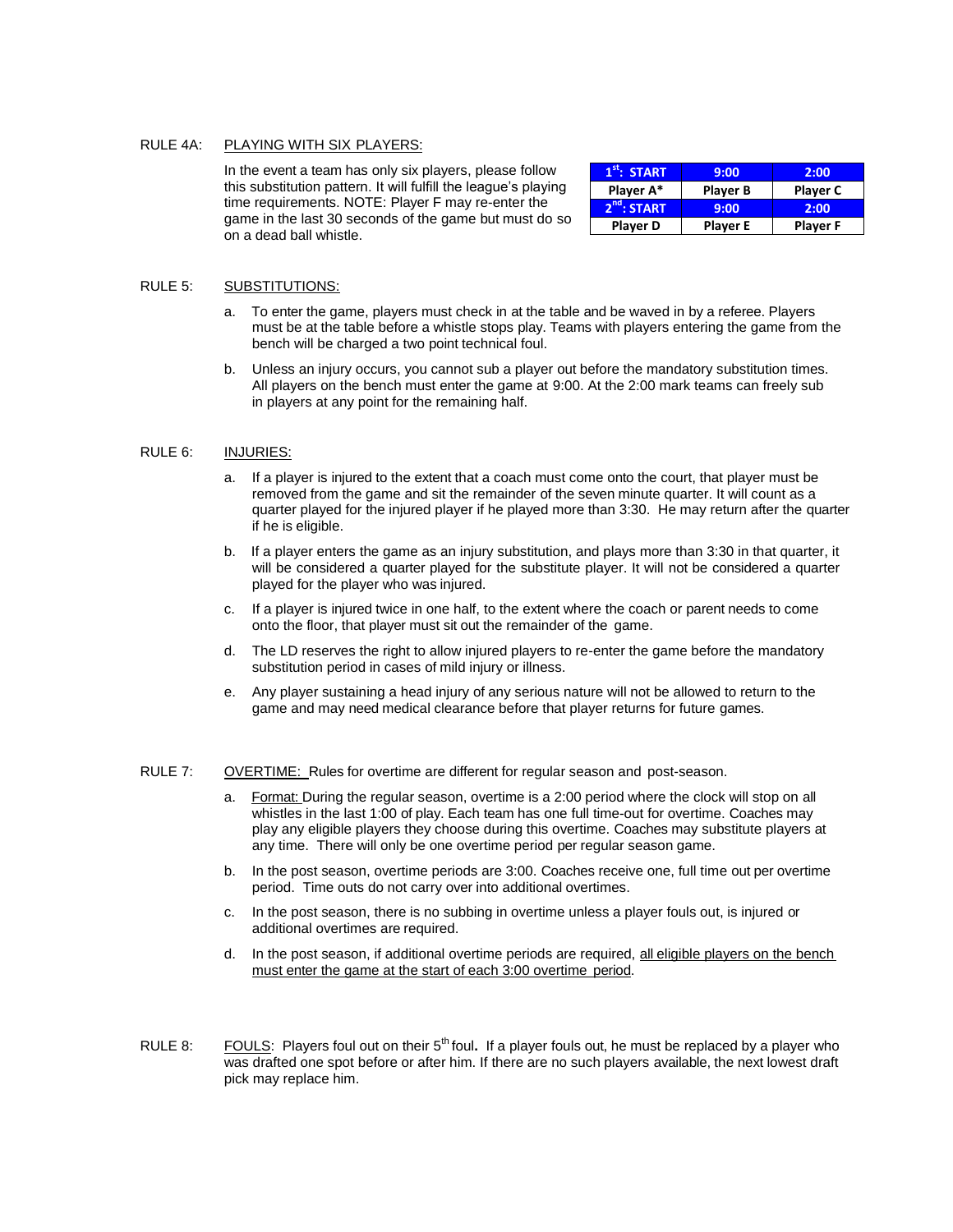## RULE 9: TECHNICAL FOULS: Please read these guidelines for technical fouls:

- a. Points for technical fouls are automatic two points, except where outlined below (c, d and e)
- b. Players who receive two technical fouls in a season for unsportsmanlike conduct will be subject to dismissal from the league.
- c. Any coach receiving a technical foul for unsportsmanlike conduct will result in an automatic **FIVE points** for the opposing team. Coaches who receive more than one technical foul in a season may be dismissed from coaching duties.
- d. During the game, only one coach may stand. One coach must be seated and may only stand when an injury occurs or a time out has been called. In the same regard, only the coach standing may address the team members who are on the court. Penalty for these infractions will be an automatic two point technical foul on the first occurrence and an automatic FIVE point occurrence each time after that.
- e. Players not wearing their team uniform to games will be assessed a three-point technical foul upon entering the game. Any player not wearing his team uniform for a second consecutive game will not be permitted to play.
- RULE 10: PRESSING: Teams cannot press in the 1<sup>st</sup> half and must play a half-court defense. Teams can press in the last 2 minutes of the  $2<sup>nd</sup>$  half.
	- a. No defensive player may defend the ball or defend a player in the back court. However, the defense is allowed to retrieve any loose ball or errant pass. This rule is at the interpretation of the game officials.
	- b. Defensive player must have clear control of the ball before he is considered an offensive player. Once he establishes control, the defense must follow all rules regarding the press.
	- c. Constant failure to retreat from the ball in the backcourt will result in a delay of game warning. Two such warnings will result in a technical foul and as will each occurrence after that.

### RULE 11: DEFENSIVE RULES:

- a. Teams may play any style of half-court defense in the first half.
- b. Players cannot steal the dribble in the 1<sup>st</sup> half but they can steal the pass and block shots. In the 2<sup>nd</sup> half players can steal the dribble, steal the pass, and block shots.

#### RULE 12: HOUSE RULES: Please note the following:

- a. Team benches are reserved for players of current game only. Players from other teams, parents or spectators are not allowed. Only two coaches per team may sit on the bench.
- b. 28.5" game ball will be used.